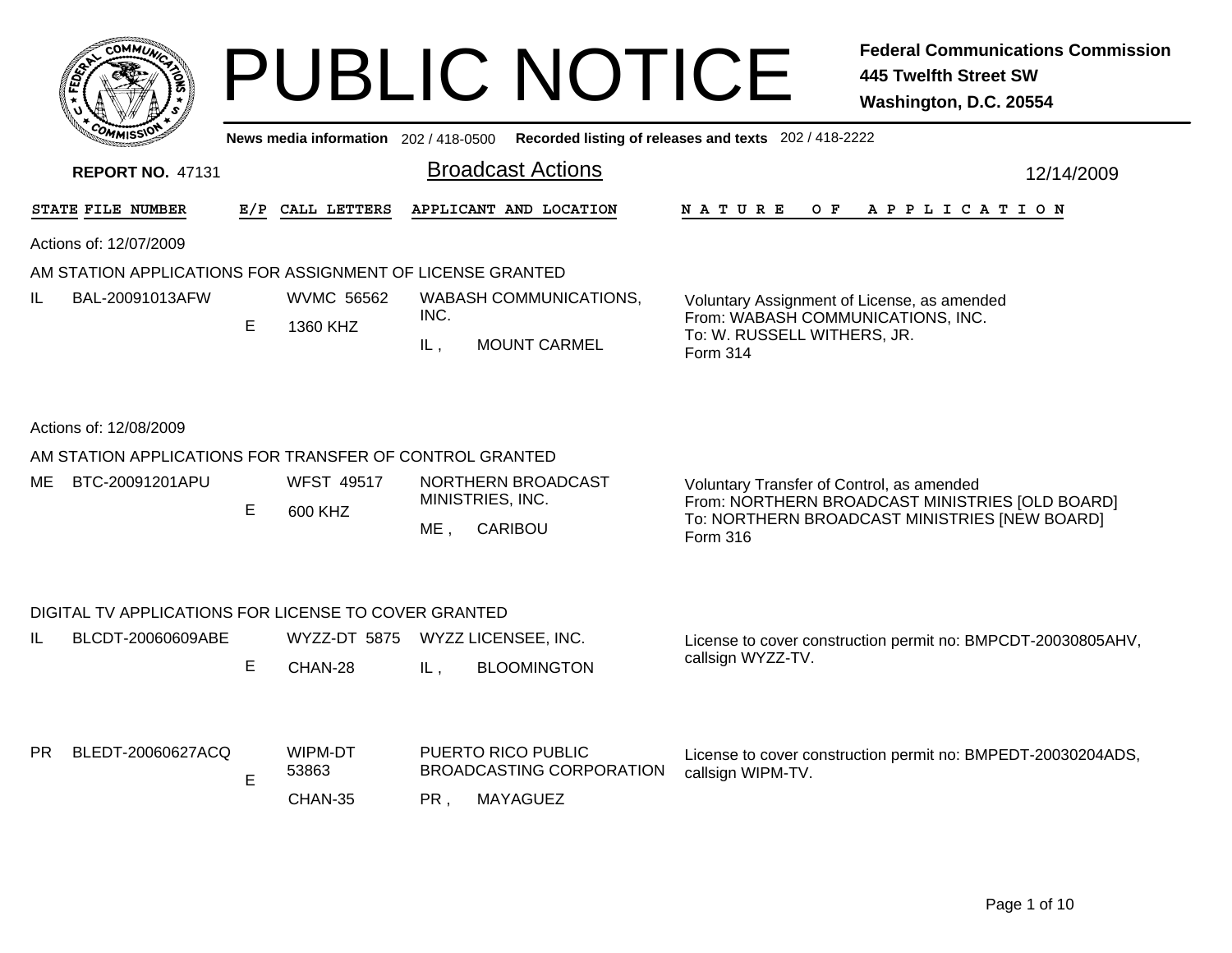|           |                                                                   |   |                                     | <b>PUBLIC NOTICE</b>                                                            | <b>Federal Communications Commission</b><br><b>445 Twelfth Street SW</b><br>Washington, D.C. 20554                                                         |  |  |  |  |  |  |
|-----------|-------------------------------------------------------------------|---|-------------------------------------|---------------------------------------------------------------------------------|------------------------------------------------------------------------------------------------------------------------------------------------------------|--|--|--|--|--|--|
|           |                                                                   |   | News media information 202/418-0500 |                                                                                 | Recorded listing of releases and texts 202 / 418-2222                                                                                                      |  |  |  |  |  |  |
|           | <b>Broadcast Actions</b><br><b>REPORT NO. 47131</b><br>12/14/2009 |   |                                     |                                                                                 |                                                                                                                                                            |  |  |  |  |  |  |
|           | STATE FILE NUMBER                                                 |   | E/P CALL LETTERS                    | APPLICANT AND LOCATION                                                          | N A T U R E<br>O F<br>A P P L I C A T I O N                                                                                                                |  |  |  |  |  |  |
|           | Actions of: 12/08/2009                                            |   |                                     |                                                                                 |                                                                                                                                                            |  |  |  |  |  |  |
|           | DIGITAL TV APPLICATIONS FOR LICENSE TO COVER GRANTED              |   |                                     |                                                                                 |                                                                                                                                                            |  |  |  |  |  |  |
|           | OK BLCDT-20060707ADG                                              | E | <b>KSWO-DT</b><br>35645             | <b>KSWO TELEVISION COMPANY,</b><br>INC.                                         | License to cover construction permit no: BMPCDT-20030213AAF,<br>callsign KSWO-TV.                                                                          |  |  |  |  |  |  |
|           |                                                                   |   | CHAN-11                             | OK.<br><b>LAWTON</b>                                                            |                                                                                                                                                            |  |  |  |  |  |  |
| IA        | BLCDT-20061214ABC                                                 | E | KPTH-DT<br>77451<br>CHAN-49         | TTBG/KPTH LICENSE SUB, LLC<br><b>SIOUX CITY</b><br>IA,                          | License to cover construction permit no: BPCDT-19991101AGW,<br>callsign KPTH.                                                                              |  |  |  |  |  |  |
|           |                                                                   |   |                                     | DIGITAL TV APPLICATIONS FOR MINOR MODIFICATION TO A CONSTRUCTION PERMIT GRANTED |                                                                                                                                                            |  |  |  |  |  |  |
| <b>NJ</b> | BMPCDT-20080620AHC                                                | Е | WWOR-TV<br>74197<br>CHAN-38         | FOX TELEVISION STATIONS, INC.<br><b>SECAUCUS</b><br>$NJ$ ,                      | Modification of construction permit file number<br>BMPCDT-20040130AZR.<br>Engineering Amendment filed 06/27/2008<br>Engineering Amendment filed 11/20/2009 |  |  |  |  |  |  |
| LA        | BMPCDT-20091028AAP                                                | Е | WVUE-DT 4149<br>CHAN-29             | LOUISIANA MEDIA COMPANY,<br><b>LLC</b><br><b>NEW ORLEANS</b><br>$LA$ ,          | Modification of construction permit file number<br>BPCDT-20080312ACS.                                                                                      |  |  |  |  |  |  |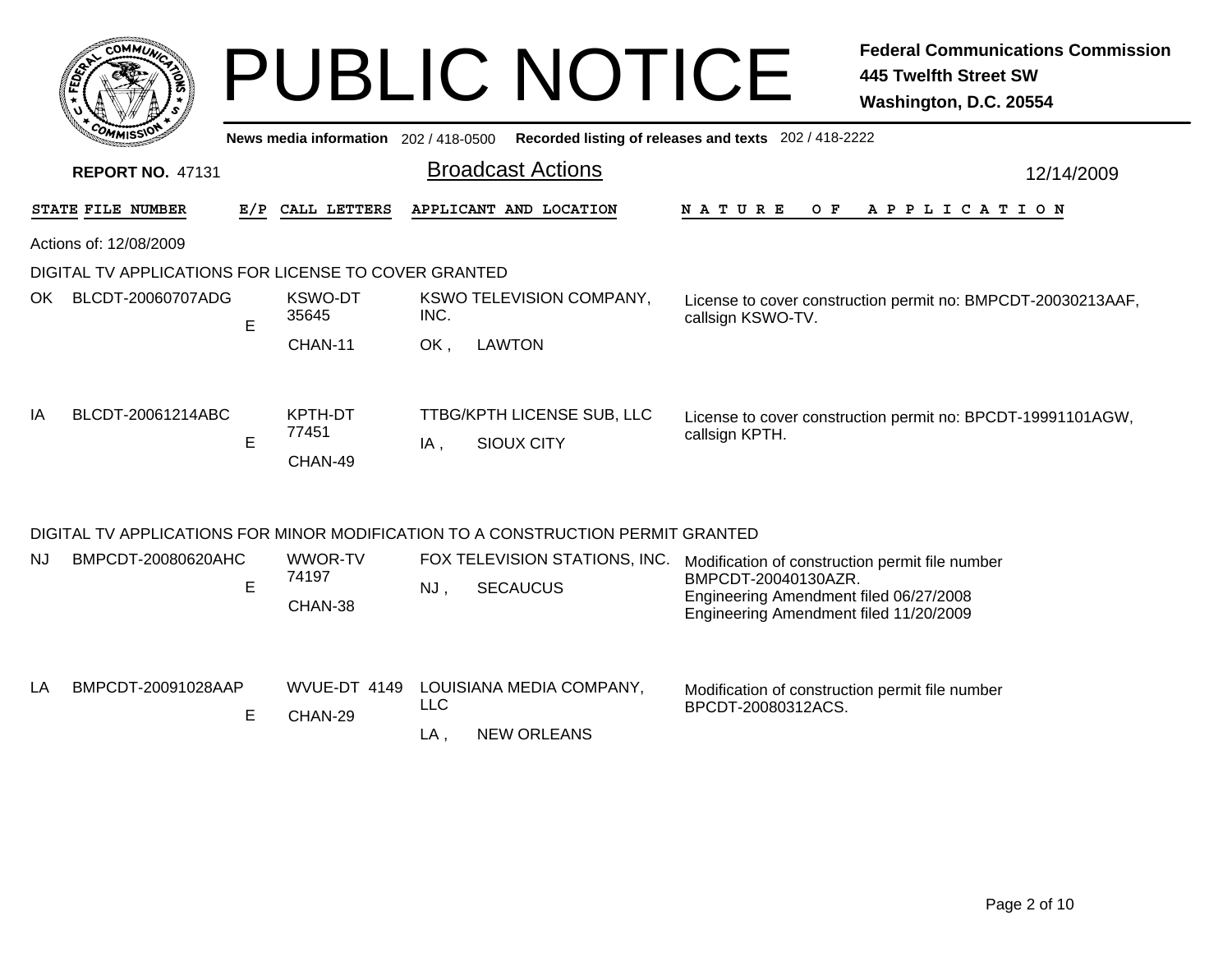|     |     | <b>MMUNA</b><br>CO <sub>1</sub> | ¢. |        |
|-----|-----|---------------------------------|----|--------|
| ឆ្ន |     |                                 |    | 2<br>磊 |
|     |     |                                 |    |        |
|     | COM | MISS <sup>\</sup><br>mua        |    |        |

# PUBLIC NOTICE **Federal Communications Commission 445 Twelfth Street SW Washington, D.C. 20554**

**News media information** 202 / 418-0500**Recorded listing of releases and texts** 202 / 418-2222

| 12/14/2009                                               |  |  |  |
|----------------------------------------------------------|--|--|--|
|                                                          |  |  |  |
|                                                          |  |  |  |
|                                                          |  |  |  |
| <b>Voluntary Transfer of Control</b>                     |  |  |  |
| From: CAPITOL BROADCASTING ASSOCIATION, INC. (OLD BOARD) |  |  |  |
| To: CAPITOL BROADCASTING ASSOCIATION, INC. (NEW BOARD)   |  |  |  |
|                                                          |  |  |  |
|                                                          |  |  |  |

# DIGITAL TRANSLATOR OR DIGITAL LPTV APPLICATIONS FOR ORIGINAL CONSTRUCTION PERMIT GRANTED

| GA | BNPDTL-20090825AGJ      | W48DR-D<br>182272<br>CHAN-48 | <b>GEORGIA EAGLE</b><br>BROADCASTING, INC.<br><b>GAINESVILLE</b><br>GA . | Construction permit for a new station for BLAIRSVILLE, GA<br>on channel 48<br>Engineering Amendment filed 11/10/2009 |
|----|-------------------------|------------------------------|--------------------------------------------------------------------------|----------------------------------------------------------------------------------------------------------------------|
| GA | BNPDTL-20090825AGS<br>E | W32DT-D<br>181862<br>CHAN-32 | <b>GEORGIA EAGLE</b><br>BROADCASTING, INC.<br><b>GAINESVILLE</b><br>GA,  | Construction permit for a new station for BLAIRSVILLE, GA<br>on channel 32<br>Engineering Amendment filed 11/10/2009 |

Actions of: 12/09/2009

# FM TRANSLATOR APPLICATIONS FOR MINOR CHANGE TO A LICENSED FACILITY DISMISSED

UT BPFT-20091112AACK219LJ 152502 ONDAS DE VIDA NETWORK, INC. Dismissed 12/9/2009 per Applicant's request-no letter sent.

> E 91.7 MHZUT , SAINT GEORGE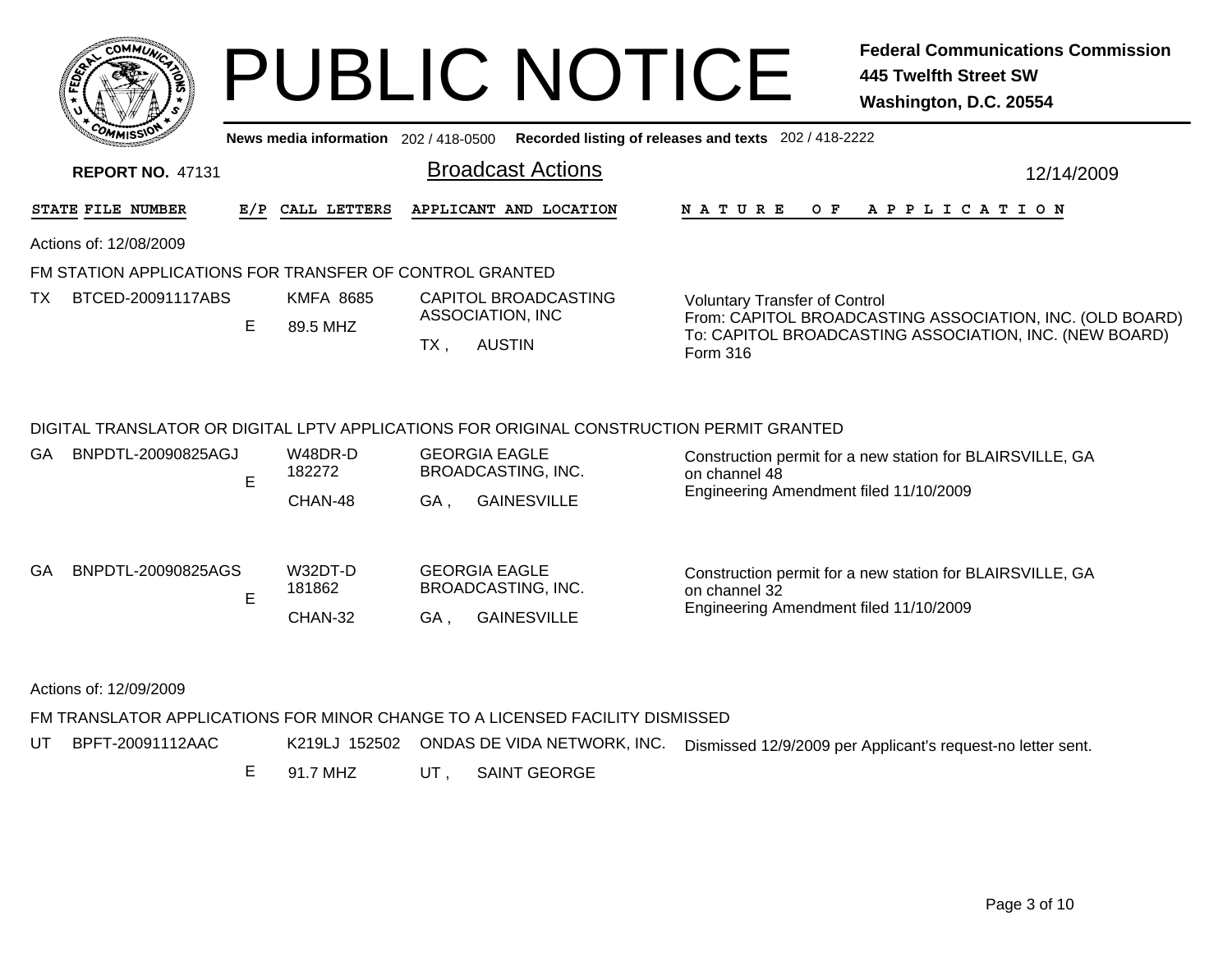| COMMUL                 |                         |    |                                                        |              | <b>PUBLIC NOTICE</b>                                                    |                                                       | <b>Federal Communications Commission</b><br><b>445 Twelfth Street SW</b><br>Washington, D.C. 20554 |
|------------------------|-------------------------|----|--------------------------------------------------------|--------------|-------------------------------------------------------------------------|-------------------------------------------------------|----------------------------------------------------------------------------------------------------|
|                        |                         |    | News media information 202 / 418-0500                  |              |                                                                         | Recorded listing of releases and texts 202 / 418-2222 |                                                                                                    |
|                        | <b>REPORT NO. 47131</b> |    |                                                        |              | <b>Broadcast Actions</b>                                                |                                                       | 12/14/2009                                                                                         |
| STATE FILE NUMBER      |                         |    | E/P CALL LETTERS                                       |              | APPLICANT AND LOCATION                                                  | N A T U R E                                           | O F<br>A P P L I C A T I O N                                                                       |
| Actions of: 12/09/2009 |                         |    |                                                        |              |                                                                         |                                                       |                                                                                                    |
|                        |                         |    |                                                        |              | AM STATION APPLICATIONS FOR MINOR CHANGE TO A LICENSED FACILITY GRANTED |                                                       |                                                                                                    |
| BP-20090824AFZ<br>OR   |                         |    | <b>KFXX 57830</b>                                      |              | ENTERCOM PORTLAND                                                       | Minor change in licensed facilities.                  |                                                                                                    |
|                        |                         | E. | 1080 KHZ                                               | LICENSE, LLC |                                                                         |                                                       |                                                                                                    |
|                        |                         |    |                                                        | OR.          | PORTLAND                                                                |                                                       |                                                                                                    |
| BP-20090924ABG<br>TX.  |                         |    | <b>KIKR 52406</b>                                      |              | <b>CUMULUS LICENSING LLC</b>                                            | Minor change in licensed facilities.                  |                                                                                                    |
|                        |                         | E. | 1450 KHZ                                               | TX.          | <b>BEAUMONT</b>                                                         |                                                       |                                                                                                    |
|                        |                         |    |                                                        |              |                                                                         |                                                       |                                                                                                    |
|                        |                         |    | AM STATION APPLICATIONS FOR DIRECT MEASUREMENT GRANTED |              |                                                                         |                                                       |                                                                                                    |
| BZ-20091112ANP<br>VT   |                         |    | <b>WCFR 4909</b>                                       |              | KOOR COMMUNICATIONS, INC.                                               | <b>Direct Measurement</b>                             |                                                                                                    |
|                        |                         | P  | 1480 KHZ                                               | VT.          | <b>SPRINGFIELD</b>                                                      |                                                       |                                                                                                    |

# DIGITAL TV APPLICATIONS FOR MINOR MODIFICATION TO A CONSTRUCTION PERMIT GRANTED

| TX | BMPCDT-20091112AFP | KCEB 83913 |    | ESTES BROADCASTING, INC. | Modification of construction permit file number |
|----|--------------------|------------|----|--------------------------|-------------------------------------------------|
|    |                    | CHAN-51    | TX | LONGVIEW                 | BMPCDT-20081118AAA.                             |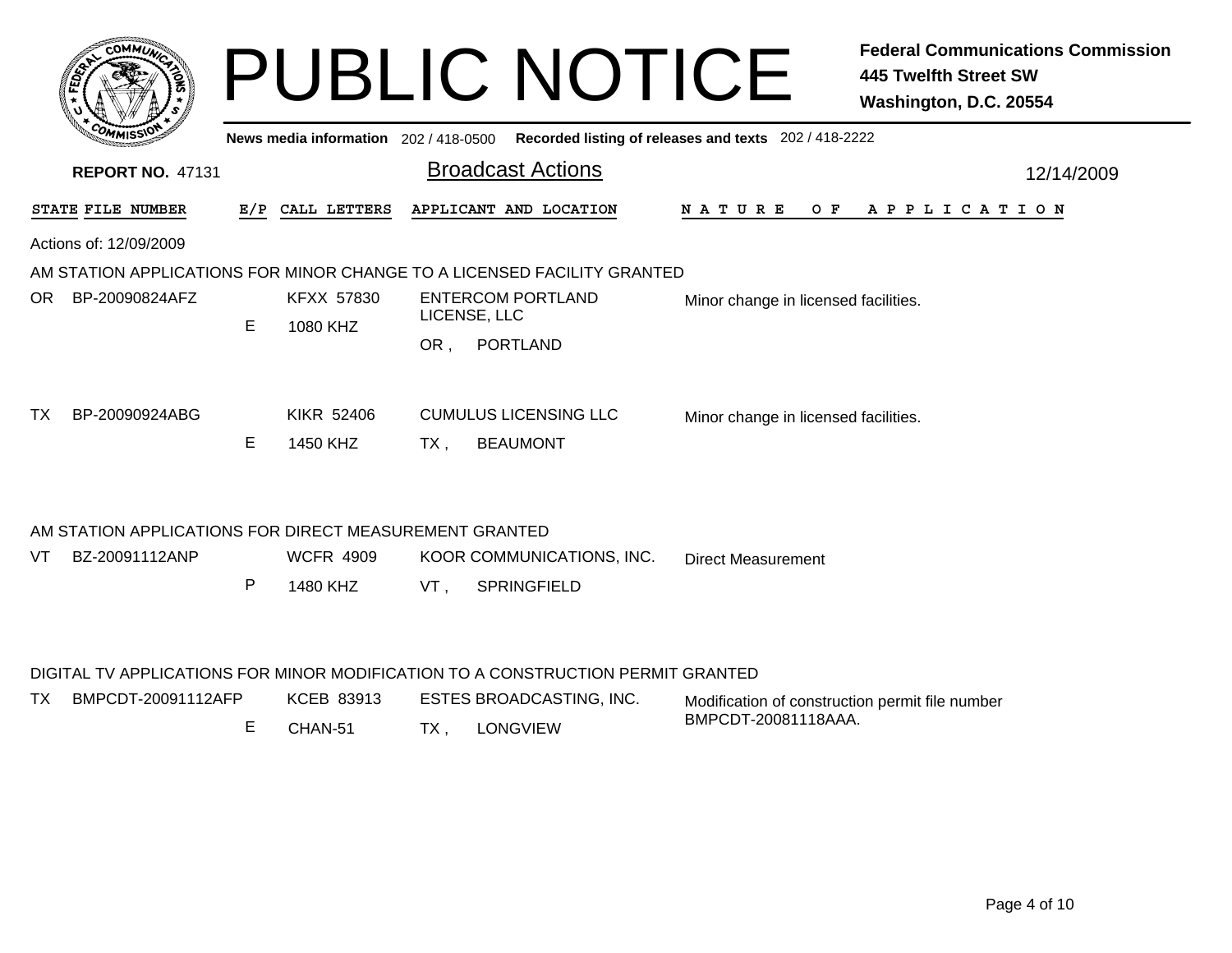|     |                                                                               |   |                                       |                                                  | <b>PUBLIC NOTICE</b>                                                            |                                                                                                                                      | <b>Federal Communications Commission</b><br><b>445 Twelfth Street SW</b><br>Washington, D.C. 20554 |
|-----|-------------------------------------------------------------------------------|---|---------------------------------------|--------------------------------------------------|---------------------------------------------------------------------------------|--------------------------------------------------------------------------------------------------------------------------------------|----------------------------------------------------------------------------------------------------|
|     |                                                                               |   | News media information 202 / 418-0500 |                                                  |                                                                                 | Recorded listing of releases and texts 202 / 418-2222                                                                                |                                                                                                    |
|     | <b>REPORT NO. 47131</b>                                                       |   |                                       |                                                  | <b>Broadcast Actions</b>                                                        |                                                                                                                                      | 12/14/2009                                                                                         |
|     | STATE FILE NUMBER                                                             |   | E/P CALL LETTERS                      |                                                  | APPLICANT AND LOCATION                                                          | N A T U R E                                                                                                                          | OF APPLICATION                                                                                     |
|     | Actions of: 12/09/2009                                                        |   |                                       |                                                  |                                                                                 |                                                                                                                                      |                                                                                                    |
|     |                                                                               |   |                                       |                                                  | FM BOOSTER APPLICATIONS FOR MINOR MODIFICATION TO A CONSTRUCTION PERMIT GRANTED |                                                                                                                                      |                                                                                                    |
| NY. | BMPFTB-20091202AAA                                                            | E | WZKN-FM1<br>177495<br>96.9 MHZ        | NY,                                              | <b>GEOS COMMUNICATIONS</b><br><b>ELMIRA</b>                                     | Mod of CP                                                                                                                            |                                                                                                    |
| WV. | FM STATION APPLICATIONS FOR ASSIGNMENT OF LICENSE GRANTED<br>BALH-20091015ABC |   | <b>WVVV 77779</b>                     | BENNCO, INC.                                     |                                                                                 | <b>Voluntary Assignment of License</b>                                                                                               |                                                                                                    |
|     |                                                                               | Е | 96.9 MHZ                              |                                                  | WV, WILLIAMSTOWN                                                                | From: BENNCO, INC.<br>To: SEVEN RANGES RADIO CO., INC.<br>Form 314                                                                   |                                                                                                    |
|     | FM STATION APPLICATIONS FOR ASSIGNMENT OF PERMIT GRANTED                      |   |                                       |                                                  |                                                                                 |                                                                                                                                      |                                                                                                    |
| AL. | BAPED-20091023AAR                                                             |   | <b>WKRE 169863</b>                    | <b>WILBUR GOSPEL</b>                             |                                                                                 | <b>Voluntary Assignment of Construction Permit</b>                                                                                   |                                                                                                    |
|     |                                                                               | Е | 88.1 MHZ                              | <b>FOUNDATION</b>                                | <b>COMMUNICATIONS AND</b>                                                       | To: ALABAMA CHRISTIAN RADIO, INC.                                                                                                    | From: WILBUR GOSPEL COMMUNICATIONS AND FOUNDATION                                                  |
|     |                                                                               |   |                                       | AL,                                              | ARGO                                                                            | <b>Form 314</b><br><b>Granted With Condition</b>                                                                                     |                                                                                                    |
| AL  | BAPED-20091023AAS                                                             | Е | WJAU 171649<br>89.5 MHZ               | <b>WILBUR GOSPEL</b><br><b>FOUNDATION</b><br>AL, | <b>COMMUNICATIONS AND</b><br><b>LINCOLN</b>                                     | <b>Voluntary Assignment of Construction Permit</b><br>To: ALABAMA CHRISTIAN RADIO, INC.<br>Form 314<br><b>Granted With Condition</b> | From: WILBUR GOSPEL COMMUNICATIONS AND FOUNDATION                                                  |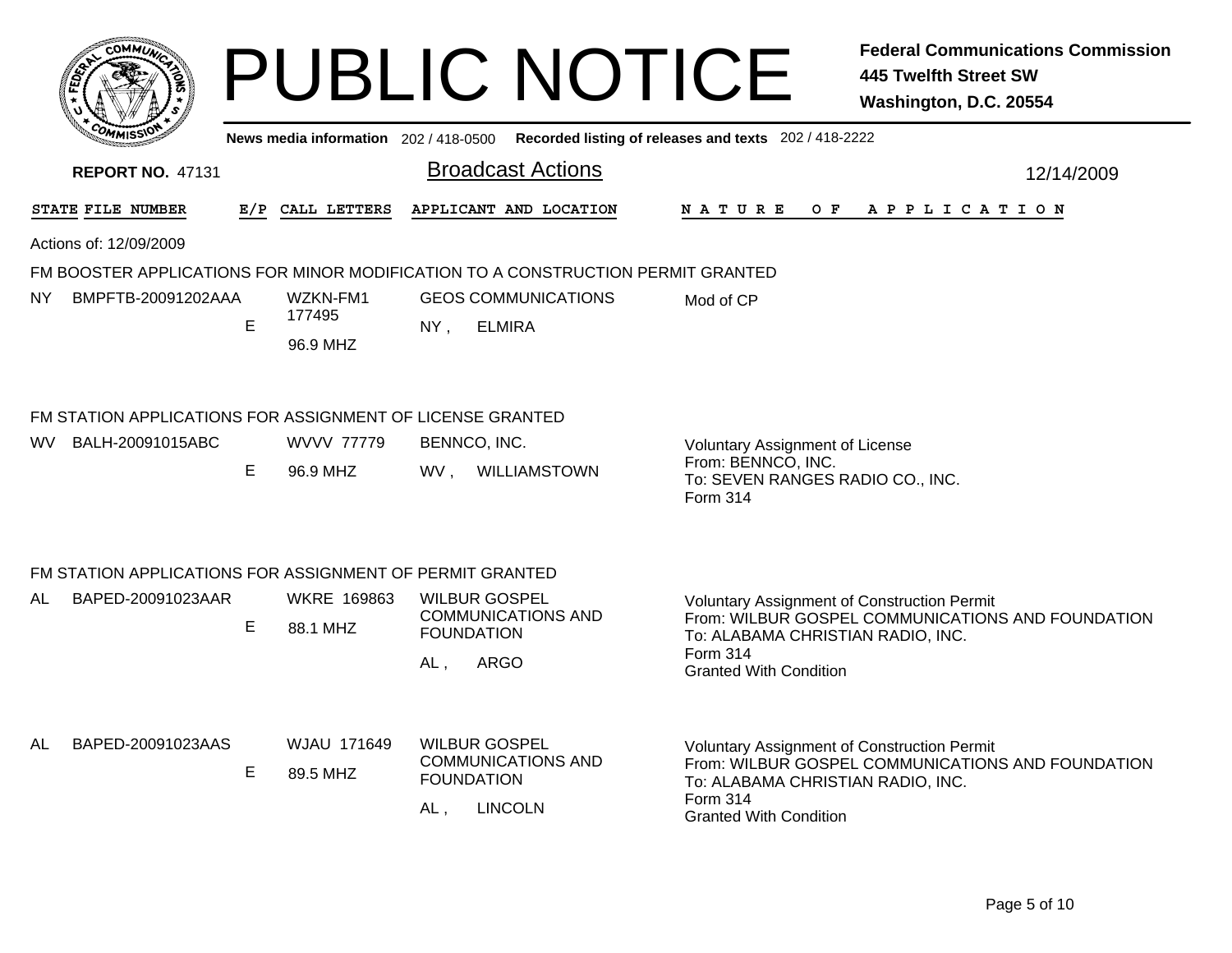|     | <b>сОММИ</b>                                                     |     |                                       |                 | <b>PUBLIC NOTICE</b>                          |                                                                                                            | <b>Federal Communications Commission</b><br><b>445 Twelfth Street SW</b><br>Washington, D.C. 20554 |  |
|-----|------------------------------------------------------------------|-----|---------------------------------------|-----------------|-----------------------------------------------|------------------------------------------------------------------------------------------------------------|----------------------------------------------------------------------------------------------------|--|
|     |                                                                  |     | News media information 202 / 418-0500 |                 |                                               | Recorded listing of releases and texts 202 / 418-2222                                                      |                                                                                                    |  |
|     | <b>REPORT NO. 47131</b>                                          |     |                                       |                 | <b>Broadcast Actions</b>                      |                                                                                                            | 12/14/2009                                                                                         |  |
|     | STATE FILE NUMBER                                                | E/P | CALL LETTERS                          |                 | APPLICANT AND LOCATION                        | N A T U R E<br>O F                                                                                         | A P P L I C A T I O N                                                                              |  |
|     | Actions of: 12/09/2009                                           |     |                                       |                 |                                               |                                                                                                            |                                                                                                    |  |
|     | FM STATION APPLICATIONS FOR LICENSE TO COVER GRANTED             |     |                                       |                 |                                               |                                                                                                            |                                                                                                    |  |
|     | WA BLH-20091124AHK                                               | E   | KBDB-FM<br>28208                      |                 | FIRST BROADCASTING CAPITAL<br>PARTNERS, LLC   | License to cover.                                                                                          |                                                                                                    |  |
|     |                                                                  |     | 96.7 MHZ                              | WA,             | <b>FORKS</b>                                  |                                                                                                            |                                                                                                    |  |
| CO  | BLED-20091125AGK                                                 | E   | KHCO 92359<br>90.1 MHZ                |                 | <b>EDUCATIONAL MEDIA</b><br><b>FOUNDATION</b> | License to cover.                                                                                          |                                                                                                    |  |
|     |                                                                  |     |                                       | CO <sub>1</sub> | <b>HAYDEN</b>                                 |                                                                                                            |                                                                                                    |  |
|     | FM STATION APPLICATIONS FOR ORIGINAL CONSTRUCTION PERMIT GRANTED |     |                                       |                 |                                               |                                                                                                            |                                                                                                    |  |
| МS  | BNPH-20070502AAS                                                 |     | NEW 171031                            |                 | FLINN JR, GEORGE S                            | CP New Station.                                                                                            |                                                                                                    |  |
|     |                                                                  | E   | 96.5 MHZ                              | MS .            | <b>HOLLY SPRINGS</b>                          | Engineering Amendment filed 05/14/2007                                                                     |                                                                                                    |  |
|     |                                                                  |     |                                       |                 |                                               | Auction No. 70 application.<br>Engineering Amendment filed 10/05/2009                                      |                                                                                                    |  |
| FL. | BNPH-20091016ABO                                                 |     | NEW 183339                            |                 | JOYNER, ASHLEY T                              | CP New Station.                                                                                            |                                                                                                    |  |
|     |                                                                  | E   | 98.7 MHZ                              | FL,             | PALM COAST                                    | Auction 79 Application<br>Engineering Amendment filed 11/18/2009<br>Engineering Amendment filed 12/08/2009 |                                                                                                    |  |
|     |                                                                  |     |                                       |                 |                                               |                                                                                                            |                                                                                                    |  |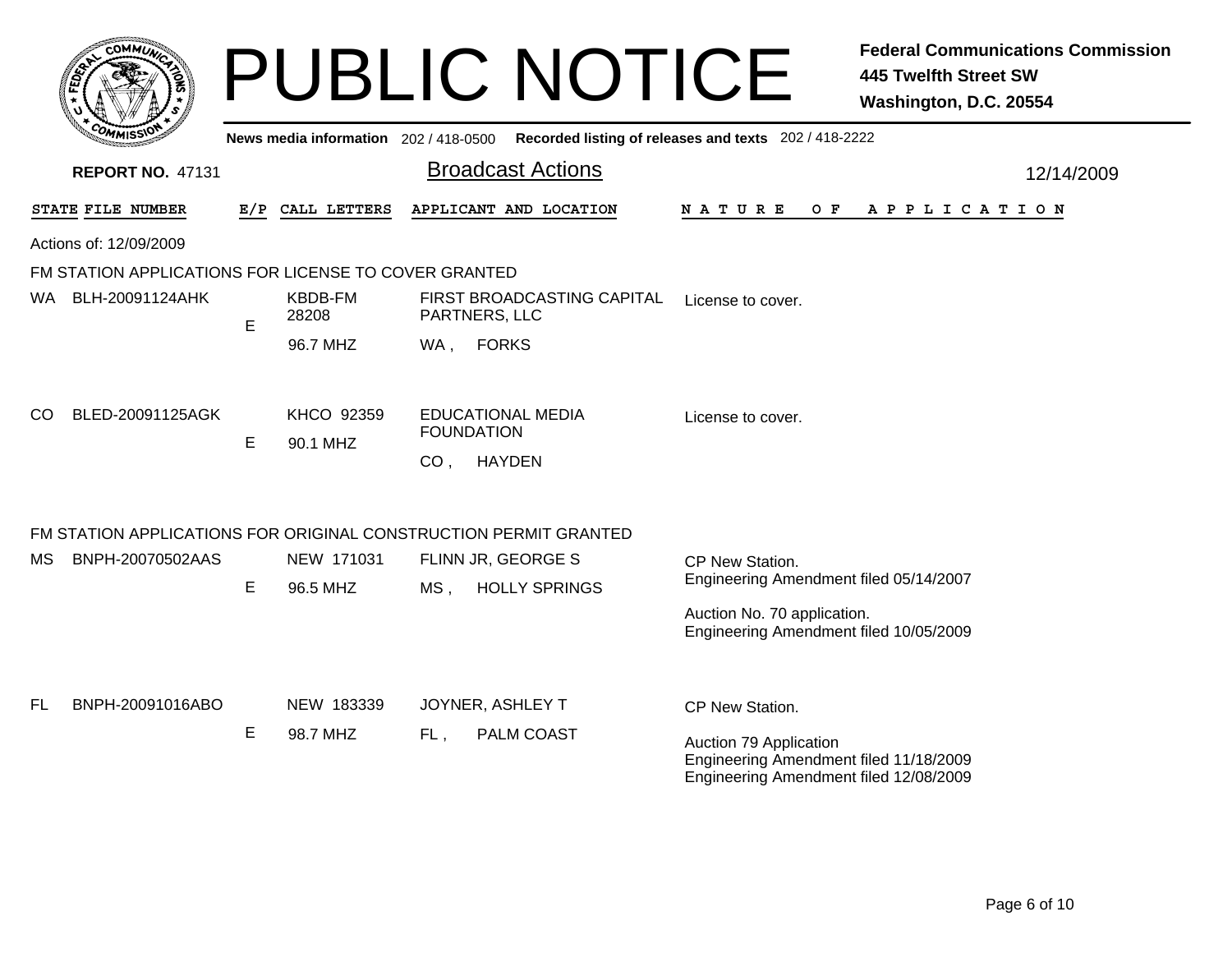|     | <b>COMMIT</b>                                                                     |     |                                |                      | <b>PUBLIC NOTICE</b>                                                                         |                                                                                                                | <b>Federal Communications Commission</b><br><b>445 Twelfth Street SW</b><br>Washington, D.C. 20554 |
|-----|-----------------------------------------------------------------------------------|-----|--------------------------------|----------------------|----------------------------------------------------------------------------------------------|----------------------------------------------------------------------------------------------------------------|----------------------------------------------------------------------------------------------------|
|     |                                                                                   |     |                                |                      | News media information 202 / 418-0500 Recorded listing of releases and texts 202 / 418-2222  |                                                                                                                |                                                                                                    |
|     | <b>REPORT NO. 47131</b>                                                           |     |                                |                      | <b>Broadcast Actions</b>                                                                     |                                                                                                                | 12/14/2009                                                                                         |
|     | STATE FILE NUMBER                                                                 | E/P | CALL LETTERS                   |                      | APPLICANT AND LOCATION                                                                       | <b>NATURE</b><br>O F                                                                                           | A P P L I C A T I O N                                                                              |
|     | Actions of: 12/09/2009                                                            |     |                                |                      |                                                                                              |                                                                                                                |                                                                                                    |
|     |                                                                                   |     |                                |                      | FM AUXILIARY TRANSMITTING ANTENNA APPLICATIONS FOR LICENSE TO COVER AUXILIARY PERMIT GRANTED |                                                                                                                |                                                                                                    |
| NC. | BXLH-20091106AAX                                                                  | E.  | <b>WKQC 20338</b><br>104.7 MHZ | NC <sub>1</sub>      | CBS RADIO HOLDINGS INC.<br><b>CHARLOTTE</b>                                                  | License to cover auxiliary permit.                                                                             |                                                                                                    |
| MS. | FM TRANSLATOR APPLICATIONS FOR ASSIGNMENT OF LICENSE GRANTED<br>BALFT-20091027ADA | E.  | W226BI 144484<br>93.1 MHZ      | MS,                  | <b>HORIZON CHRISTIAN</b><br><b>FELLOWSHIP</b><br><b>NEWTON</b>                               | <b>Voluntary Assignment of License</b><br>From: HORIZON CHRISTIAN FELLOWSHIP<br>To: KEN RAINEY SR.<br>Form 345 |                                                                                                    |
|     | FM TRANSLATOR APPLICATIONS FOR LICENSE TO COVER GRANTED                           |     |                                |                      |                                                                                              |                                                                                                                |                                                                                                    |
| IL  | BLFT-20091104AGZ                                                                  | E   | <b>W259BG</b><br>152539        | <b>ILLINOIS, LLC</b> | SAGA COMMUNICATIONS OF                                                                       | License to cover.                                                                                              |                                                                                                    |
|     |                                                                                   |     | 99.7 MHZ                       | IL,                  | <b>CHAMPAIGN</b>                                                                             |                                                                                                                |                                                                                                    |
| MТ  | BLFT-20091130APN                                                                  | Е   | <b>K252EW</b><br>142920        | GROUP, INC.          | <b>FISHER RADIO REGIONAL</b>                                                                 | License to cover.                                                                                              |                                                                                                    |
|     |                                                                                   |     | 98.3 MHZ                       | MT .                 | <b>BLACK EAGLE</b>                                                                           |                                                                                                                |                                                                                                    |
|     |                                                                                   |     |                                |                      |                                                                                              |                                                                                                                |                                                                                                    |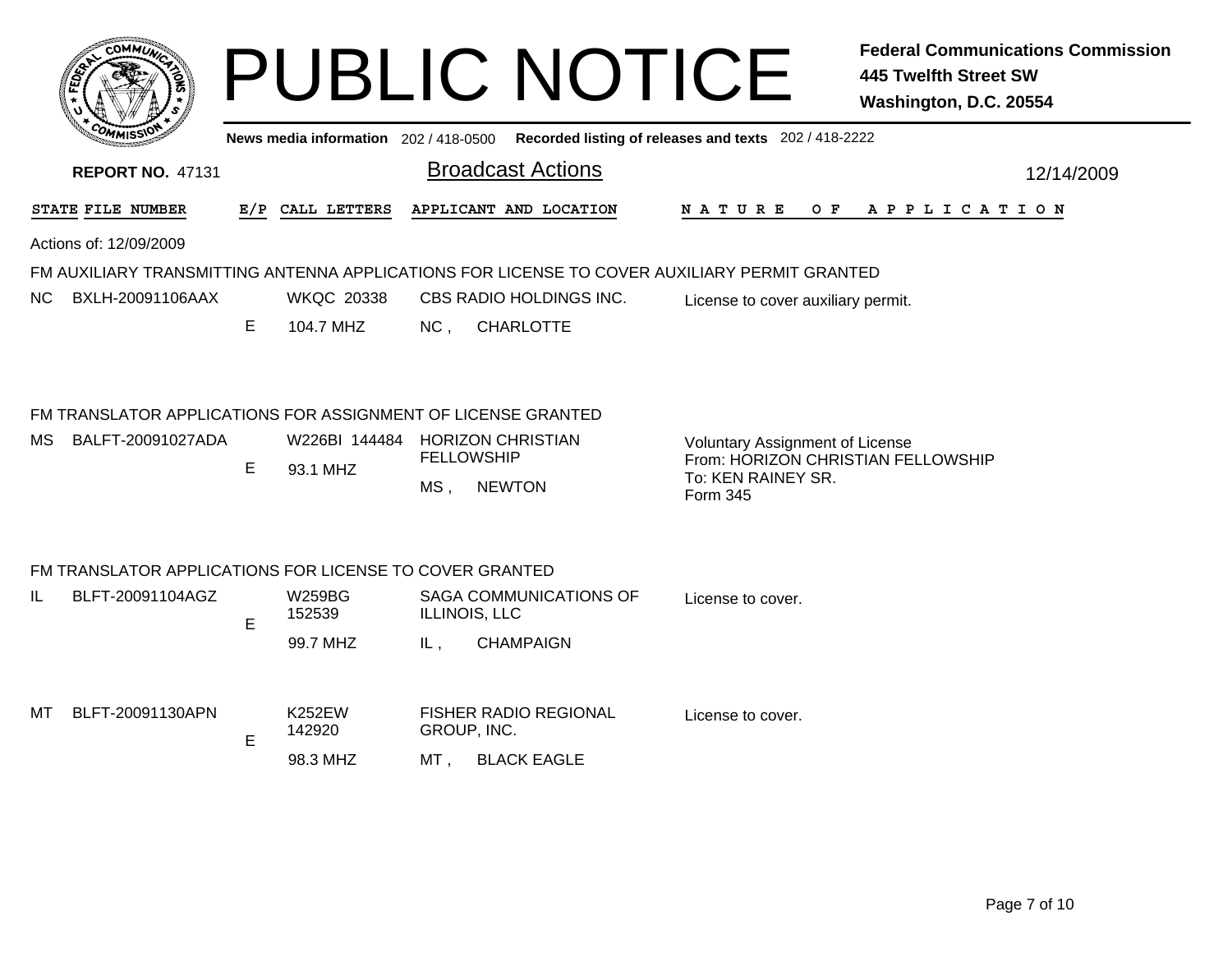|           |                                                         |     |                                      | <b>PUBLIC NOTICE</b>                                                                         |                                                       | <b>Federal Communications Commission</b><br><b>445 Twelfth Street SW</b><br>Washington, D.C. 20554 |
|-----------|---------------------------------------------------------|-----|--------------------------------------|----------------------------------------------------------------------------------------------|-------------------------------------------------------|----------------------------------------------------------------------------------------------------|
|           |                                                         |     | News media information 202/418-0500  |                                                                                              | Recorded listing of releases and texts 202 / 418-2222 |                                                                                                    |
|           | <b>REPORT NO. 47131</b>                                 |     |                                      | <b>Broadcast Actions</b>                                                                     |                                                       | 12/14/2009                                                                                         |
|           | STATE FILE NUMBER                                       | E/P | CALL LETTERS                         | APPLICANT AND LOCATION                                                                       | N A T U R E<br>O F                                    | A P P L I C A T I O N                                                                              |
|           | Actions of: 12/09/2009                                  |     |                                      |                                                                                              |                                                       |                                                                                                    |
|           | FM TRANSLATOR APPLICATIONS FOR LICENSE TO COVER GRANTED |     |                                      |                                                                                              |                                                       |                                                                                                    |
| WY l      | BLFT-20091201ANE                                        | E   | K273BU<br>145904<br>102.5 MHZ        | TED W. AUSTIN, JR.<br><b>TETON VILLAGE</b><br>WY,                                            | License to cover.                                     |                                                                                                    |
| WY.       | BLFT-20091201ANI                                        | E   | <b>K275BN</b><br>150599<br>102.9 MHZ | TED W. AUSTIN, JR.<br><b>JACKSON</b><br>WY,                                                  | License to cover.                                     |                                                                                                    |
| NC.       | BLFT-20091201ARG                                        | E   | W267AM 87027<br>101.3 MHZ            | TRIAD FAMILY NETWORK, INC.<br>NC <sub>1</sub><br><b>MOCKSVILLE</b>                           | License to cover.                                     |                                                                                                    |
| CO.       | BLFT-20091202ABX                                        | E   | <b>K271BO</b><br>157107<br>102.1 MHZ | <b>MOUNTAIN COMMUNITY</b><br><b>TRANSLATORS, LLC</b><br><b>PINECLIFFE</b><br>CO <sub>1</sub> | License to cover.                                     |                                                                                                    |
| <b>SC</b> | BLFT-20091203AIJ                                        | E   | <b>W289BO</b><br>147999<br>105.7 MHZ | EDGEWATER BROADCASTING,<br>INC.<br><b>MARION</b><br>SC,                                      | License to cover.                                     |                                                                                                    |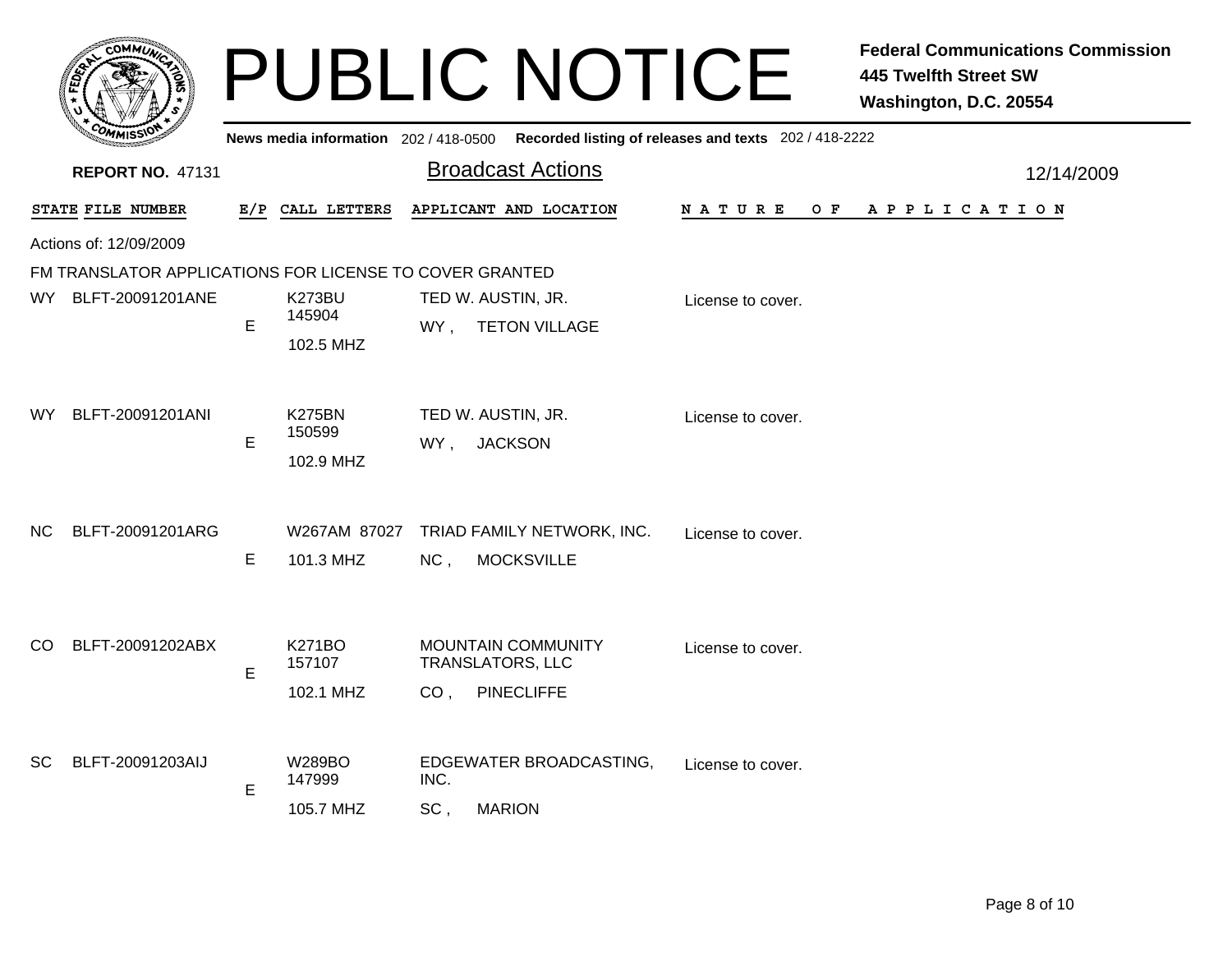|     | <b>COMMUT</b>                                           |     |                                     |        | <b>PUBLIC NOTICE</b>                                                               |                                                       | <b>Federal Communications Commission</b><br><b>445 Twelfth Street SW</b><br>Washington, D.C. 20554 |
|-----|---------------------------------------------------------|-----|-------------------------------------|--------|------------------------------------------------------------------------------------|-------------------------------------------------------|----------------------------------------------------------------------------------------------------|
|     |                                                         |     | News media information 202/418-0500 |        |                                                                                    | Recorded listing of releases and texts 202 / 418-2222 |                                                                                                    |
|     | <b>REPORT NO. 47131</b>                                 |     |                                     |        | <b>Broadcast Actions</b>                                                           |                                                       | 12/14/2009                                                                                         |
|     | STATE FILE NUMBER                                       | E/P | CALL LETTERS                        |        | APPLICANT AND LOCATION                                                             | N A T U R E<br>O F                                    | A P P L I C A T I O N                                                                              |
|     | Actions of: 12/09/2009                                  |     |                                     |        |                                                                                    |                                                       |                                                                                                    |
|     | FM TRANSLATOR APPLICATIONS FOR LICENSE TO COVER GRANTED |     |                                     |        |                                                                                    |                                                       |                                                                                                    |
| DE. | BLFT-20091203AIK                                        | E   | <b>W252CH</b><br>155801<br>98.3 MHZ | $DE$ , | WXXY BROADCASTING, INC.<br><b>DOVER</b>                                            | License to cover.                                     |                                                                                                    |
|     |                                                         |     |                                     |        | FM TRANSLATOR APPLICATIONS FOR MINOR MODIFICATION TO A CONSTRUCTION PERMIT GRANTED |                                                       |                                                                                                    |
| NM. | BMPFT-20091208AAZ                                       |     | <b>K278BN</b><br>144772             |        | PROCLAIMING CHRIST'S LOVE<br>MINISTRIES, INC.                                      | Mod of CP                                             |                                                                                                    |
|     |                                                         | E   | 103.5 MHZ                           | $NM$ . | <b>CUBA</b>                                                                        |                                                       |                                                                                                    |
|     |                                                         |     |                                     |        | FM TRANSLATOR APPLICATIONS FOR MINOR CHANGE TO A LICENSED FACILITY GRANTED         |                                                       |                                                                                                    |
| TX. | BPFT-20091207AAC                                        | E   | K236BG<br>156967<br>95.1 MHZ        | $TX$ , | E-STRING WIRELESS, LTD<br><b>QUITMAN</b>                                           |                                                       | Minor change in licensed facilities, callsign K234BT.                                              |
| NV. | BPFT-20091207ABW                                        | E   | K215FA 48349<br>90.9 MHZ            | NV.    | ONDAS DE VIDA NETWORK, INC.<br><b>NORTH LAS VEGAS</b>                              |                                                       | Minor change in licensed facilities, callsign K267BH.                                              |